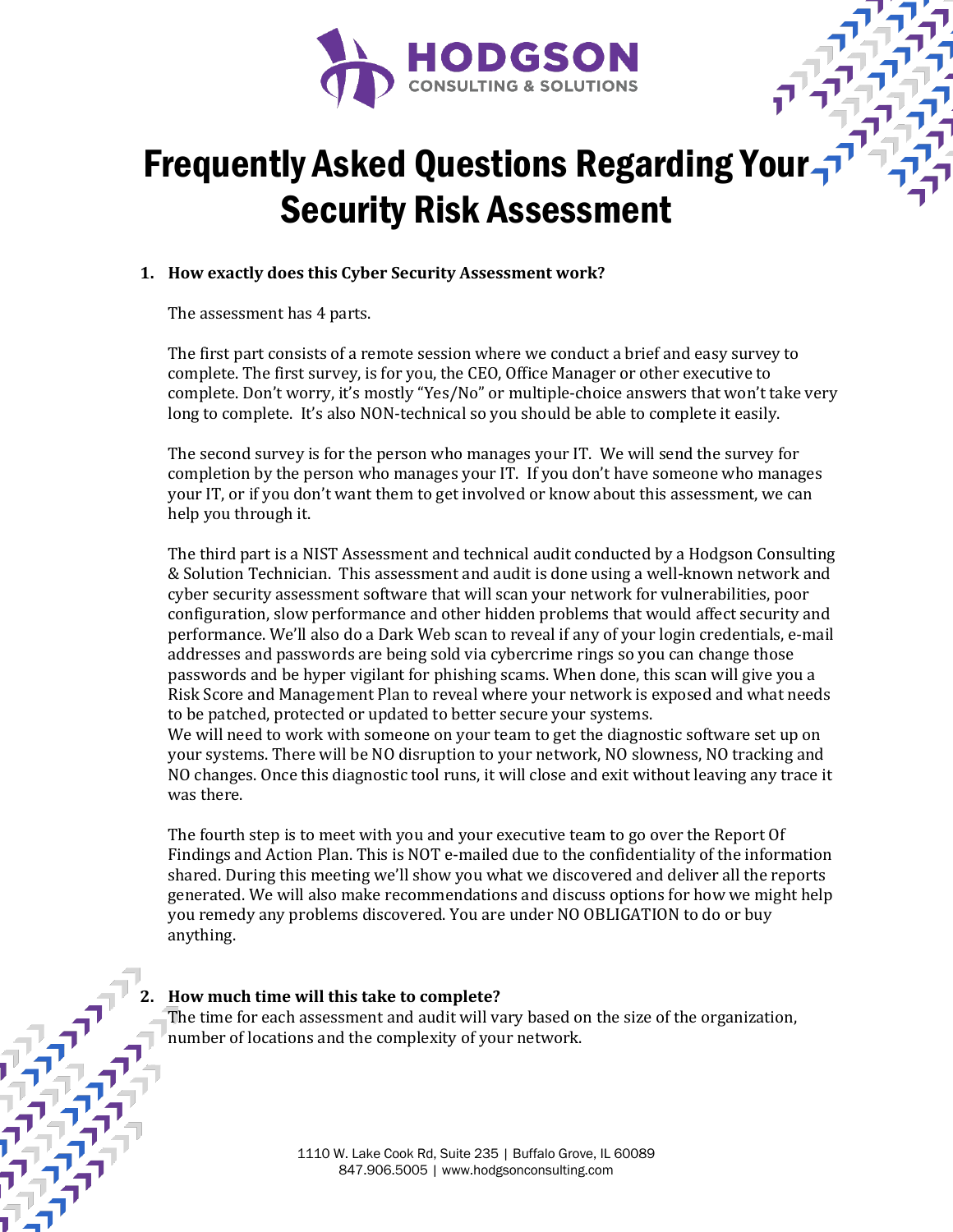

#### **3.** Are you going to be accessing, viewing or copying our files and data? Absolutely NOT! No information will be taken, copied or viewed by anyone. This is STRICTLY confidential, and we will provide you a signed confidentiality agreement befor doing the assessment to alleviate any concerns you may have.

## 4. I KNOW things are screwed up and I'm embarrassed to have someone review us. Is **this truly confidential?**

Let us assure you that **no one** gets a "perfect" score, and everyone we've done an assessment on has uncovered problems, security shortfalls and a host of things that need to be addressed. Let me personally assure you that WE WILL NEVER BLAME YOU OR MAKE YOU FEEL EMBARRASSED. It's absolutely NOT your fault that cybercriminals have become as sophisticated and aggressive as they have been. You shouldn't *have* to do this – but the reality is if you don't, you will get compromised. At that point, employees, clients, competitors and the federal government will be on the warpath to blame you. By doing this assessment and then addressing any security issues found, you are demonstrating a "good faith" effort in attempting to protect their data.

Further, if you are trusting an outsourced IT company, you shouldn't feel bad or embarrassed to have their work checked. Fresh eyes always see things we cannot for being too close. And finally, everything we discover and discuss is completely confidential.

Our goal is to protect hardworking business owners like you from the cyberscum robbing unsuspecting businesses blind or severely crippling or harming them.

## **5.** Should I have my current IT person/company involved? What if I DON'T want them to **know you're doing this?**

It's entirely up to you whether or not we work with your current IT person or company. We are here to work for YOU and sit on YOUR side of the desk, so we can work with them or keep this process confidential.

However, keep in mind that some IT companies (outsourced) or people (employees) may feel threatened and retaliate. They might try to cover up their mistakes or do things to prevent the assessment from being completed, such as refusing to give you your network password, refusing to complete the surveys or falsifying information (saying they have it covered, invalidating the reports, etc.).

To that end, if you DO want us to work with them, we need your full support and the ability to alert you to anything that is blocking us or preventing us from honestly and candidly conducting the assessment. Again, we are sitting on your side of the desk to shine a spotlight on where you're being underserved, or where you are exposed to threats that can have a significant, negative impact on your organization.

Some people want us to conduct this assessment *without* their IT person or company knowing. In some cases, they are outsourcing their support and are not happy with the service they are getting and feel there are things NOT being done that should be done. In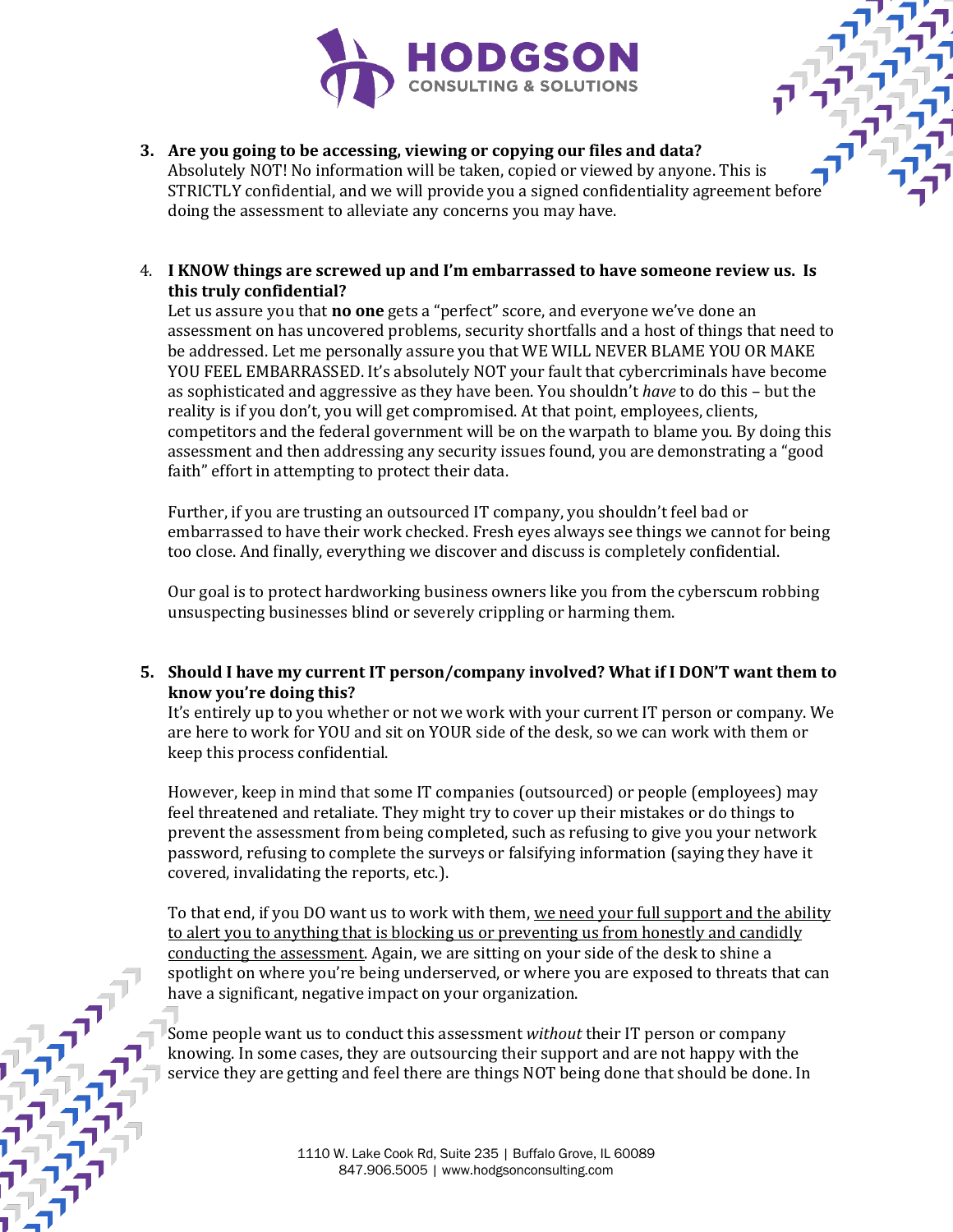



that case, we can conduct this completely under the radar.

#### **6.** What if I don't know the answer to a question on the survey?

It's perfectly normal and okay not to know all the answers. Most people don't. That's why all questions have an *Unsure* option and a *Notes* field for you to add any information to help make the answer clearer.

## **7. Why do you need to scan my network?**

Any thorough Cybersecurity Assessment requires a technical scan to identify any vulnerabilities that may exist in your environment, which is why you want this assessment done. This scan is non-invasive and uses an industry-standard tool. Nothing is installed and nothing is left behind after the scan is complete.

#### 8. How long after you finish the assessment will we get the results?

Once we have completed the survey and scan, we'll need 4-5 days to evaluate the results and produce the report. We'll schedule a meeting to go over our Report Of Findings and deliver a Recommended Action Plan. This is always done via a private one-on-one meeting and never e-mailed. We can do this via a GoToMeeting or Zoom meeting or in person.

#### **9.** If you find problems, how will we know what to do about them?

Our report will include recommendations on what you can do to mitigate any problems we've uncovered. In most cases, we can assist you with remediation; however, you are not obligated to hire us or buy anything. If you choose, you can take what you find back to your current IT person or company to resolve.

## **10. I don't have a server in my office; is this assessment still worth doing?**

ABSOLUTELY! In fact, organizations without a server are at a higher risk of becoming a victim of a cyber-attack, particularly if the phones, laptops and tablets are used by remote employees who might also use those devices for personal use.

#### **7.** Most of our "stuff" is in the cloud. Do I need to worry about doing this type of **assessment?**

Yes, cloud applications are just as insecure as those installed in your office. In fact, because you have more control over the security of your office, they may be less secure. Further, the DEVICES connected to your cloud applications must be scanned for vulnerabilities, particularly if the people using them may also use them for personal e-mails, web surfing, etc.

#### **Will you fix any security issues you find as part of this assessment?**

We can resolve the problems we find, but it's not included with the assessment. The assessment is used to identify any vulnerabilities or inadequacies in your security that will